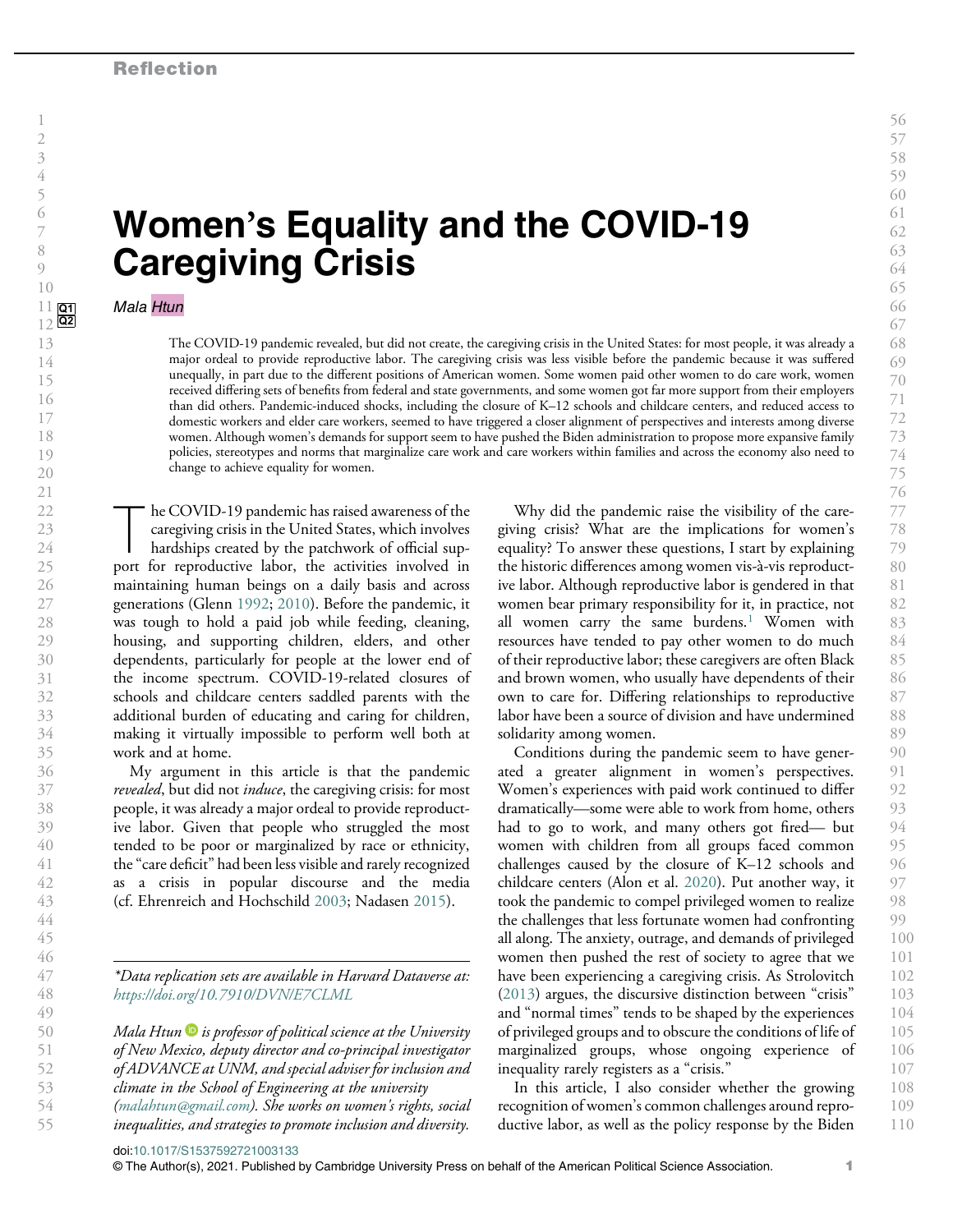administration, will lead to greater equality for women. Although the new official discourse—which forecasts a major expansion of social provision for working families offers grounds for hope, comparative experiences suggest that government policy is not sufficient to produce change. Pernicious stereotypes and sticky norms preclude equality even within the context of generous policies and formally equal institutions. The same stereotypes and norms surrounding race and gender that helped render the caregiving crisis less visible in the first place are likely to continue to pose obstacles to women's equality.

#### Care Work and Inequality among Women

Women, as a social collective, are divided by multiple axes of difference, including class, racial, ethnic, national, and religious identities; sexual orientation; and gender identity (Garcia Bedolla 2007; Hancock 2016; Weldon 2008; Young 1994). One axis of difference concerns women's diverse social relationships to the provision of reproductive labor, which includes but is not limited to "purchasing household goods, preparing and serving food, laundering and repairing clothing, maintaining furnishings and appliances, socializing children, providing care and emotional support for adults, and maintaining kin and community ties" (Glenn 1992, 1).<sup>2</sup> Some women employ other women to do this type of work, some women buy reproductive labor on the market, and still others rely on family members or the state. In addition, women receive different sets of benefits from federal and state governments, with differing levels of stigma. Some women get more support from their employers, such as paid parental leave, than other women.

Most cultures and societies assign women primary responsibility for reproductive labor, an arrangement that changed little even as women entered the paid labor force in massive numbers and gained formal, legal equality (see, e.g., England 2010; Hochschild and Machung 2012; UN Women 2019). Informed by stereotypical gender beliefs, hiring managers, merit evaluators, political party leaders, and other gatekeepers tend to assume that women—even when they are single, childless, and workaholics—are committed primarily to their children and families (Ridgeway 2011; Tinkler 2012). Gendered norms constitute a major explanation for women's lower pay, lower status, and their low numbers relative to men as CEOs, top surgeons, elected politicians, and other demanding professions (see, e.g., Budig and England 2001; Correll, Benard, and Paik 2007; Iversen and Rosenbluth 2010; Keohane 2020; Sanbonmatsu 2020; Teele, Kalla, and Rosenbluth 2018); these norms' persistence poses challenges to the ability of well-intended social policies to produce equality for women, as discussed later. 33 34 35 36 37 38 39 40 41 42 43 44 45 46 47 48 49 50 51 52

In the United States, there is a pronounced racial division of reproductive labor *among women*.<sup>3</sup> In the nineteenth century, Black and brown women constituted 53 54 55

a major share of domestic workers hired to perform reproductive labor for white women in the South and the West, while white immigrant women served as reproductive laborers in the Northeast and Midwest (Glenn 1992). In that era, domestic work was the largest source of women's employment: in 1870, for example, half of all working women were domestic workers (Duffy 2005).<sup>4</sup> Over the course of the twentieth century, white women tended to move into other jobs, and women of color came to dominate most of the care work sector. By the early twenty-first century, minority women and immigrant women constituted most domestic workers in urban areas (Theodore, Gutelius, and Burnham 2019).<sup>5</sup>

Between 1900 and 1990, a great deal of reproductive labor moved outside the household to institutional settings. including schools, nursing homes, and childcare centers (Duffy 2007). But Black and brown women and, increasingly, men—still made up a disproportionate share of institutional care workers, particularly in lowerstatus positions such as kitchen workers and janitors.

Most institutional care work is low pay, offers few benefits, is subject to arbitrary supervision, and has high turnover (Duffy 2007; England and Folbre 1999; Glenn 1992). In contrast to European countries such as Sweden and France where the childcare and early education sectors are almost entirely public and where wages are comparable to the average wages of women across the economy, the largely private US childcare industry relies on a low-wage, largely unskilled, and flexible workforce characteristic of a liberal market economy (Morgan 2005).

Most women need help with reproductive labor to enable them to earn sufficient income to support themselves and their families or to be economically independent even if they have others—such as spouses—who contribute financial support (Gornick and Meyers 2003). Yet as this brief historical overview implies, women have differed and still differ dramatically in the sources of support they receive (cf. Michel 1999). US social policy, which structures access to benefits according to income rather than providing access to all, has contributed to these differences among women (Folbre 2008; Michel 1999; O'Connor, Shola Orloff, and Shaver 1999).

In the twenty-first century, women with resources can buy high-quality reproductive labor on the private market, which has been a crucial mechanism enabling them to gain access to higher-paid professional and leadership positions. Many educated women have advanced in their careers because they were able to outsource a great deal of exhausting, frustrating, and unpredictable care work to other women.<sup>6</sup> As in the pre- and early industrial era, upper-class women often hire maids, nannies, personal care aides, night nurses, and au pairs. Private caregiving is more convenient for the employer because of the flexibility and home-based nature of the arrangement but can be far more exploitive for the domestic worker who labors in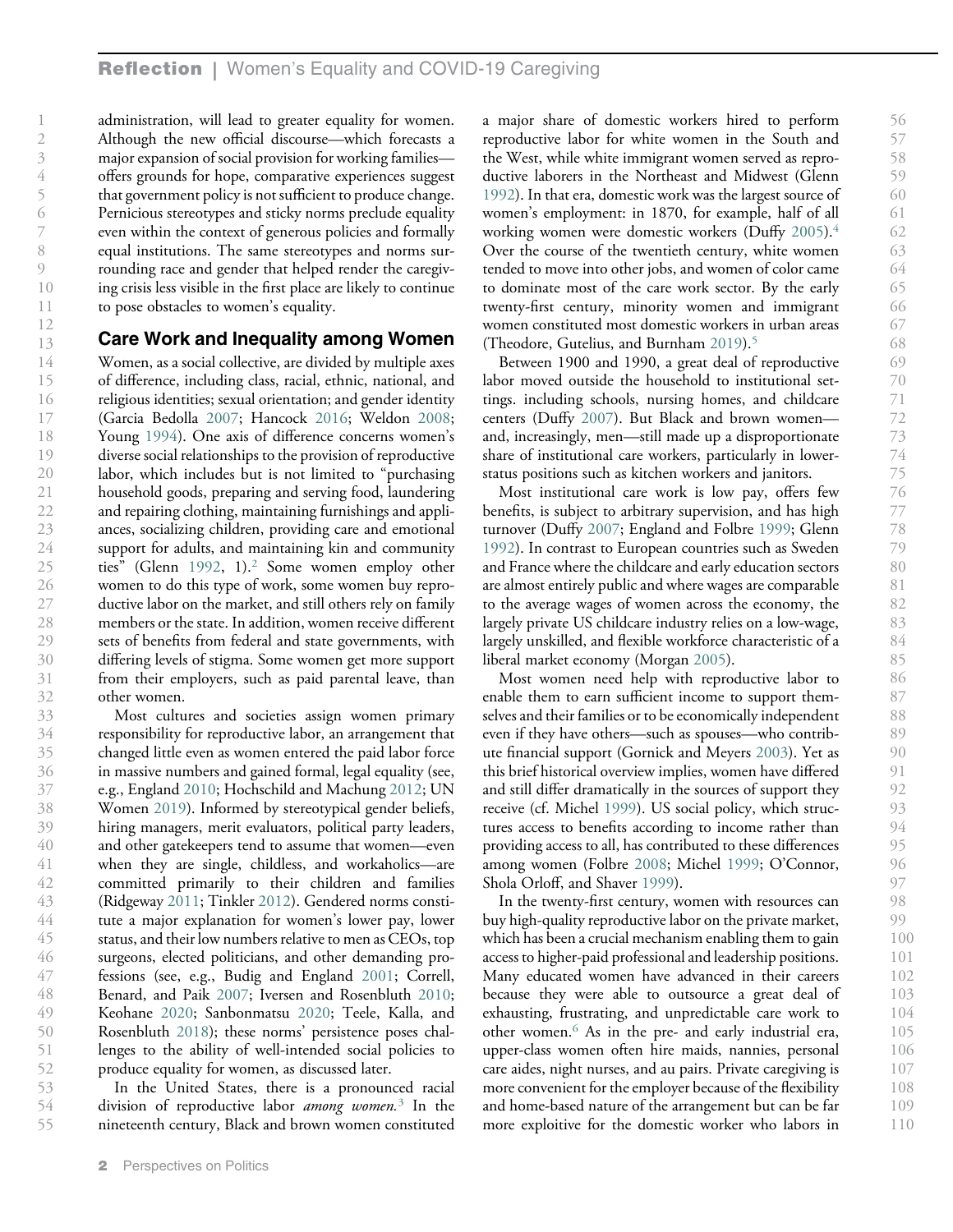unregulated and (usually) unseen conditions (Romero 1998).

47 48

> 50 51

53 54 55

Outsourcing reproductive labor, especially multiplehour care work performed by maids, nannies, personal care aides, and au pairs, has enabled many women to succeed professionally, because caregiving then presents less interference with their professional schedules and trajectories (Ehrenreich and Hochschild, 2003). Upperincome professional women are more available to work on a round-the-clock basis, which the most lucrative and elite professions usually require for advancement (Goldin 2014). Under this arrangement, some women thrive professionally, but the gender division of reproductive labor remains intact. However, as Slaughter (2015) points out, even outsourcing has its limits. The culture of overwork and the high expectations found in top jobs in both the public and private sector preclude anyone from actually spending time with their families and "having it all" (Moravcsik 2015; Slaughter 2015).

Economic inequality is both the background condition of outsourcing and is exacerbated by outsourcing (Ehrenreich and Hochschild 2003; Romero 1998). Joan Tronto (2002, 35) argues that when wealthy people hire domestic workers for childcare "the result is unjust for individuals and society as a whole" Individual women workers suffer low pay, lack dignity and autonomy, and time with own children and families (35). Like Tronto, Nancy Fraser contends that elite women are able to "lean in" to elite professions only by "leaning on" the labor of other women, usually women from backgrounds disadvantaged by class, race, and immigration status (Gutting and Fraser 2015). Tronto (2002) further contends that the model supports "intensive and competitive mothering," which abuses workers and is bad for children.

Women with fewer resources have a much harder time obtaining high-quality care work and other forms of reproductive labor. Historically, the United States provided no entitlement to support for care work and little public recognition of its value (Gornick and Meyers 2003; O'Connor, Shola Orloff, and Shaver 1999). The major exception to this pattern was a short period during World War II when the federal government spent more than a billion dollars (in today's dollars) for the construction and operation of childcare centers in 49 states.<sup>7</sup> Hundreds of thousands of children enrolled in federally subsidized child care while their mothers participated in the paid labor force. Though the government eliminated this benefit in 1946, the program helped improve the lives of mothers and their children over the longer term (Herbst 2017). 36 46 49

Today, childcare is expensive and consumes a large share of family income, especially among the poor (Malik 2019).<sup>8</sup> Women with lower incomes often rely on the support of family members, on informal care arrangements with friends or neighbors, and, when they qualify, on subsidies for childcare from state governments. 52 Q3

Yet the share of qualified infants and toddlers who have access to publicly funded childcare is extremely low (Michel 1999, 2017).<sup>9</sup>

Although the United States actually offers more benefits to families with children than is commonly realized (Folbre 2008), US systems of social provision drive additional wedges between women, as the previous discussion of childcare showed. Benefits are complicated and inconsistent. They vary not just by state but also by marital status, nature and source of employment, number of children, and other criteria. Societal and legislative discussions surrounding family benefits and their reform have been marked by racist and gender stereotypes and false moralizing that do not correlate with the actual characteristics and behavior of recipients (Mink 2002).

Women's access to paid parental leave varies dramatically. The Family and Medical Leave Act of 1993 mandates unpaid leave of up to 12 weeks but only for workers in companies employing more than 50 people. Surveys conducted in 2018 estimate that only around 56% of workers are eligible for this benefit (Brown et al. 2020). Several states and many large companies, public sector workplaces, and institutions of higher education do offer paid family leave but primarily to well-off workers. Almost 80% of private sector workers overall and 95% of the lowest wage workers lack paid family leave (White House 2021).

The most generous way that the United States provides family benefits—through tax deductions and credits further stratifies women by class and preferences on gender roles (Folbre 2008). Over the course of the twentieth century, the monetary value of childcare tax deductions and childcare credits expanded, as did the number of recipients (Michel 2017). However, the structure of benefits assumed a peculiar U-shaped pattern. Parents who earned enough to reach the lowest tax bracket realized fewer tax benefits per child than parents with incomes so low they were exempt from taxpaying. Middle-class parents realized fewer benefits than high-income earners, and high-income earners got more if one parent stayed home (Folbre 2008).

The 2017 tax reform adopted during the Donald Trump presidency exacerbated this regressive arrangement. Although it doubled the child tax credit, not all of it was refundable, putting the full benefit out of reach of the lowest-income earners (Collyer, Harris, and Wimer 2019). Meanwhile, couples with incomes up to \$400,000 per year—an increase from the previous ceiling of \$110,000—were able to claim child tax credits (Maag, 2019).

At different points in US history, movements of reproductive laborers have mobilized, demanding recognition of their rights and economic roles. In the middle of the twentieth century, movements led by African American women challenged their marginalization by feminist 106 107 108 109 110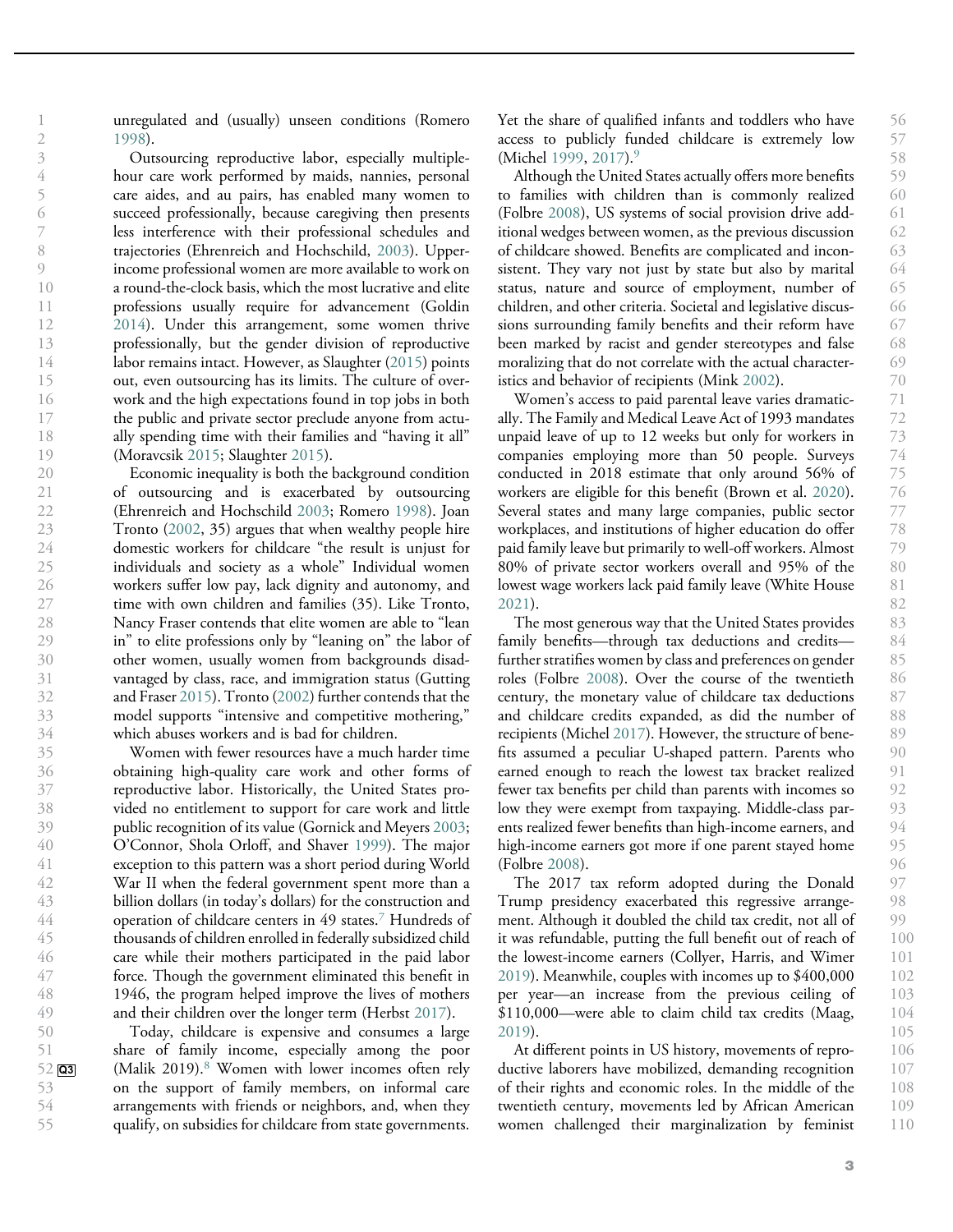groups, racial justice movements, and labor unions (Nadasen 2015). In the twenty-first century, the National Domestic Workers Alliance created a support infrastructure across states and municipalities, raised awareness of working conditions, and collaborated with members of Congress to develop a federal bill on domestic workers' labor rights (Nelson 2020). As I argue later in this article, domestic workers' movements have the potential to promote the greater valuation of care work.

## Effects of the COVID-19 Pandemic

The COVID-19 pandemic produced shocks to family, market, and state provision of reproductive labor and seems to have triggered a greater convergence of experiences among diverse women at all wealth levels. To be sure, worst off were single mothers facing rising unemployment, women whose family members lost jobs, and those suffering disease themselves or the death and disease of their loved ones. A great deal of data show that the effects of the pandemic were suffered disproportionately by Black, Hispanic-Latina, Native American, and Native Hawaiian-Pacific Islander women. These minority groups were more likely to get infected with COVID-19 (Van Dyke et al. 2021). Black and Latina mothers were more likely than white mothers to be primary breadwinners and simultaneously responsible for all housework (Huang et al. 2021). Latina women were more likely than Latino men to suffer mental health problems (Gomez-Aguinaga, Dominguez, and Manzano 2021). However, even many privileged women with plenty of money faced profound challenges with few care options.

The pandemic reduced infant care, childcare, and elder care supports for women of all socioeconomic groups (Irani, Niyomyart, and Hickman 2021; Malik et al. 2020; Patrick et al. 2020; Russell and Sun 2020). There was no K–12 in-person school for many months throughout the country and in some areas for more than a year. Childcare centers across the country closed temporarily or shuttered permanently, leaving fewer slots for working parents. Nannies were unable or unwilling to work, and travel restrictions reduced the supply of au pairs. Family members, a major source of support especially for women with fewer resources, were less willing to help with caregiving (Beach et al. 2021). 42 43 44

Pandemic-related economic shocks increased women's unemployment overall, and women made up the majority of some of the economic sectors experiencing the greatest job losses, such as personal care services, food services, and sales (Alon et al. 2020; Dua et al. 2021; Petts, Carlson, and Pepin 2021). Closures of childcare centers—due to state orders as well as spiking operating costs—threw care workers out of jobs and led to significant increases in women's unemployment (Ali, Herbst, and Makridis 2021; Russell and Sun 2020). In addition, the pandemic reduced many women's ability to commit 45 46 47 48 49 50 51 52 53 54 55

to paid work. One in four women considered leaving their professions or downsizing their careers (Coury et al. 2020).

The pandemic also turned many women's jobs into dangerous endeavors that put them at risk of death and disease. Although women make up around half of the labor force, they constitute almost two-thirds of workers deemed essential. And women make up an even larger share of some essential worker groups who kept society functioning during the pandemic, including frontline health care workers, childcare and social service workers, and grocery, convenience, and drug store workers (Rho, Brown, and Fremstad 2020).

Meanwhile, women professionals who kept their jobs and were fortunate enough to work from home—in contrast to most of the essential workers—had a hard time juggling work responsibilities with the needs of children and other dependents. Women academics, for example, faced extra demands from all sides. More work was required to transition to online teaching and tailor instruction to students with varying levels of internet access. At the same time, women academics with dependents had to home school their school-age children, care for younger children, and often take care of elder family members. Climate surveys and interviews conducted at universities revealed that faculty were less productive, confronted heavier workloads, and experienced greater challenges at home (ADVANCE at UNM 2020; ADVANCE Program 2020).

As a result, research productivity declined, especially for women. Multiple surveys and studies showed that women —and all parents with small children—across multiple disciplines submitted fewer papers for publication, conducted fewer peer reviews, and attended fewer funding panel meetings (Bell and Fong 2021; Gabster et al. 2020; Kibbe 2020; Krukowski, Jagsi, and Cardel 2021; Myers et al. 2020). As one faculty member put it,

Since the schools closed, I immediately purged my research agenda of everything not immediate and crucial. I have said "no" to every review request received since March [2020]. I have declined every service request made of me as well. I pivoted my extremely limited time to only the things that are a) on fire, or b) for my students. I basically get to work for 3 hours a day now if my 3-year-old naps. If not, it all goes to pot. (quoted in ADVANCE at UNM 2020)

Women's expressions of outrage and desperation echoed throughout national television, newspapers, and social media (see, e.g. "The Primal Scream," a New York Times series on working mothers and the pandemic). For women with few resources, as well as for single parents, the pandemic's toll was particularly excruciating. As Liz, who works as a paralegal in Spokane and is a single mother of an 11-year-old boy, told the New York Times, "It's kind of impossible for me to make this work because I'm not like your classic design of a family…. I depend heavily on social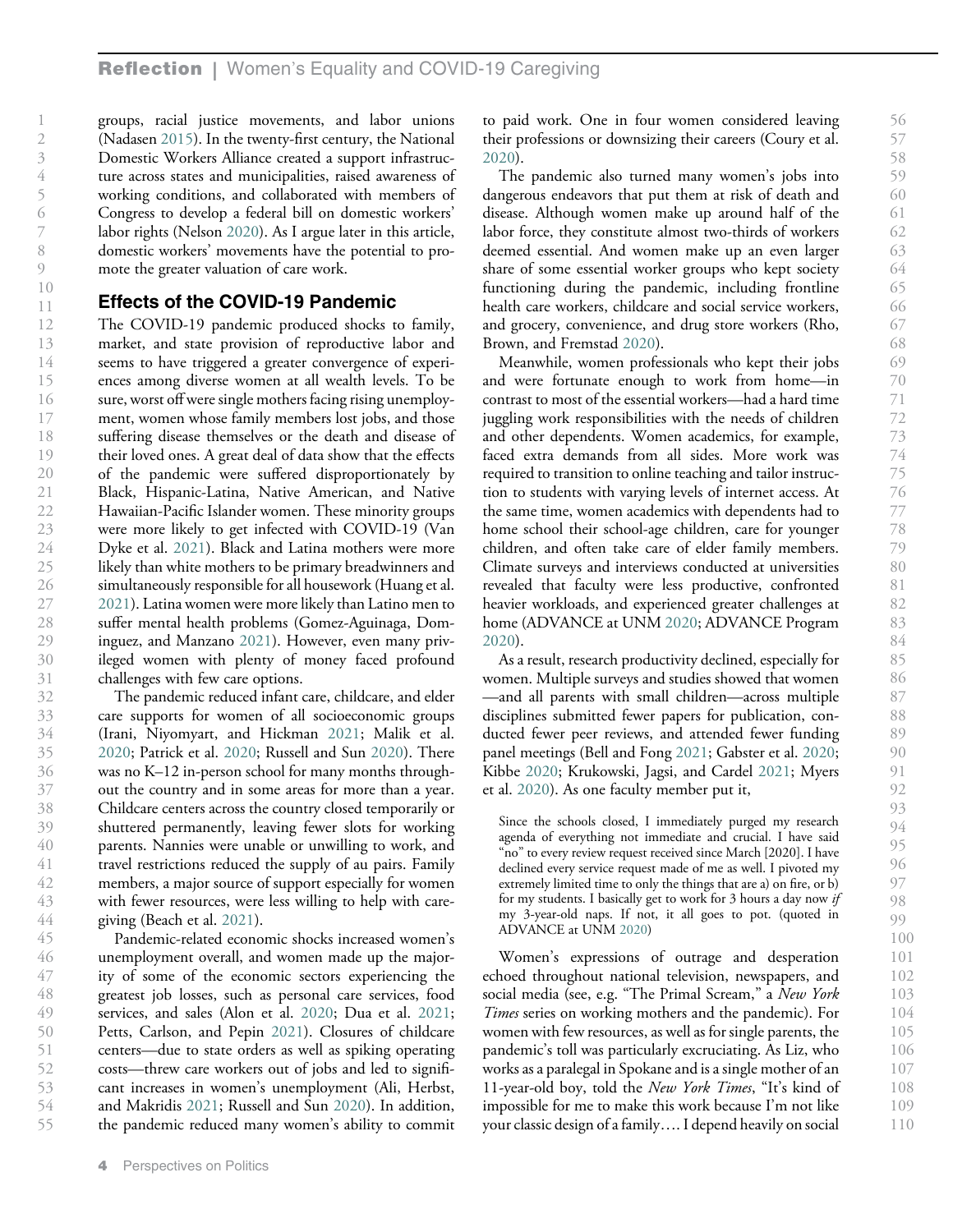things like school to get me by and without it, I don't know what I'm supposed to do." Another mother featured in the same "Agony of Pandemic Parenting" podcast said, "I'm so angry at our entire government and societal system. There's just no backup or no help or nothing." Yet another confessed, "This pandemic has made me realize that maybe I'm not cut out to be a mother. I love my kids but I don't like being a mom and I don't like being a mom in America because it's just so much more clear that America hates women and hates families."<sup>10</sup>

For educated professional women who had bought reproductive labor on the private market, the challenges were more unfamiliar. As one self-described "parenting expert" and mother of two wrote in the New York Times, the COVID-19 lockdown represented the most time she had ever spent with her own children. In her op-ed, she apologized to the all the other parents who, unable to outsource care like she did before the pandemic, struggled with caregiving and felt judged by her criticisms of parental failures to enforce limits on screen time (Kamenetz 2020). As this suggests, the COVID-19 pandemic's reduction of caregiving supports for small children, school-age children, and the elderly pushed women with resources closer to the experiences that poorer and less educated women have *always* lived: the challenge of working and caring in a society that devalues care, devalues women, and provides far too little support for reproductive labor.

## Will Policy Change Solve the Caregiving Crisis?

The pandemic raised awareness about the challenges of caregiving and brought about a greater convergence of women's experiences and perspectives, which created a window of opportunity for the Biden administration to propose major policy changes. Before the 2020 election, the Biden campaign had pledged to expand federal support —in dramatic ways—for caregivers of dependents of all ages (Biden and Harris 2020). As part of the COVID-19 relief effort, the government increased the amount of the child tax credit and paid it out to families on a monthly basis, similar to the child allowances provided by other advanced welfare states (deParle 2021). The "American Families Plan" announced in the spring of 2021 went even further by outlining a national paid family leave program, a minimum wage for childcare workers, a cap on the share of income families pay for childcare, universal preschool, greater funding for homecare workers, and more (Boushey, Barrow, and Rinz 2021; White House 2021) —moves that would push the United States in the direction of what other advanced democracies have offered for decades.<sup>11</sup>

Entrenched stereotypes can produce bias and discrimination even in the context of generous policies, however. Without explicit attention to the cultural associations surrounding reproductive labor, there is a risk that

progressive policy changes will produce only a limited effect on structures of inequality. As I discussed in the article's first section, stereotypical gender beliefs assign reproductive labor to women. Because reproductive labor tends to be undervalued, norms associating women with care work produce negative effects on their status and opportunities (Hirschmann 2008; Okin 1989). For example, regardless of their experiences and qualifications, most women tend to suffer a wage penalty for being mothers (Budig and England 2001). Hiring managers are less likely to call mothers for job interviews and more likely to rate them as less competent and committed, and to give them lower salaries than women who are not mothers and than men (Correll, Benard, and Paik 2007). Even when women and men similarly suffer from the "crushing culture of overwork" characterizing many elite occupations, assumptions that women—but not men —face challenges balancing work and family lead to biased treatment (Ely and Padavic 2020; Padavic, Ely, and Reid 2020).

Experiences from other countries such as Norway shows that state policy can change gendered cultural associations surrounding reproductive labor, at least within individual households. In Norway, for example, the "fathers' quota" policy, introduced in 1993, has produced a massive increase in fathers' participation in infant caregiving.<sup>12</sup> Before the quota, fewer than 3% of fathers took paternity leave, which grew to 25% in the month after the law was changed, to 60% in 2006, and more than 70% of men in 2018. Furthermore, a large share of men take some of the rest of the parental leave that can be used by either parent. It is common to see scores of men with strollers on streets and in parks in the middle of the workday. The father's quota has improved child well-being and caused men to assume more housekeeping responsibilities such as laundry (Cools, Fiva, and Kirkebøen 2015; Htun and Jensenius, 2020a; Kotsadam and Finseraas 2011; 2013).

In the United States, surveys show that men took on more childcare and housework responsibilities during the pandemic (Carlson, Petts, and Pepin 2020a; Coury et al., 2020). Telecommuting is one possible reason for men's growing role: even before the pandemic, fathers who worked from home, even intermittently, engaged in significantly more childcare than fathers who did not work from home (Carlson, Petts, and Pepin 2020b). However, other evidence suggests that underlying preferences about the distribution of household labor did not change during the pandemic (Hutchinson, Khan, and Matfess 2020).

Yet in most economies, the stereotypes that need to be changed affect the entire economy and not just individual households. As I emphasized earlier, care work jobs lack status and prestige. People who perform reproductive labor in homes and institutions—such as domestic workers, childcare workers, and food service workers—tend to have some of the lowest wages in the economy and to lack 104 105 106 107 108 109 110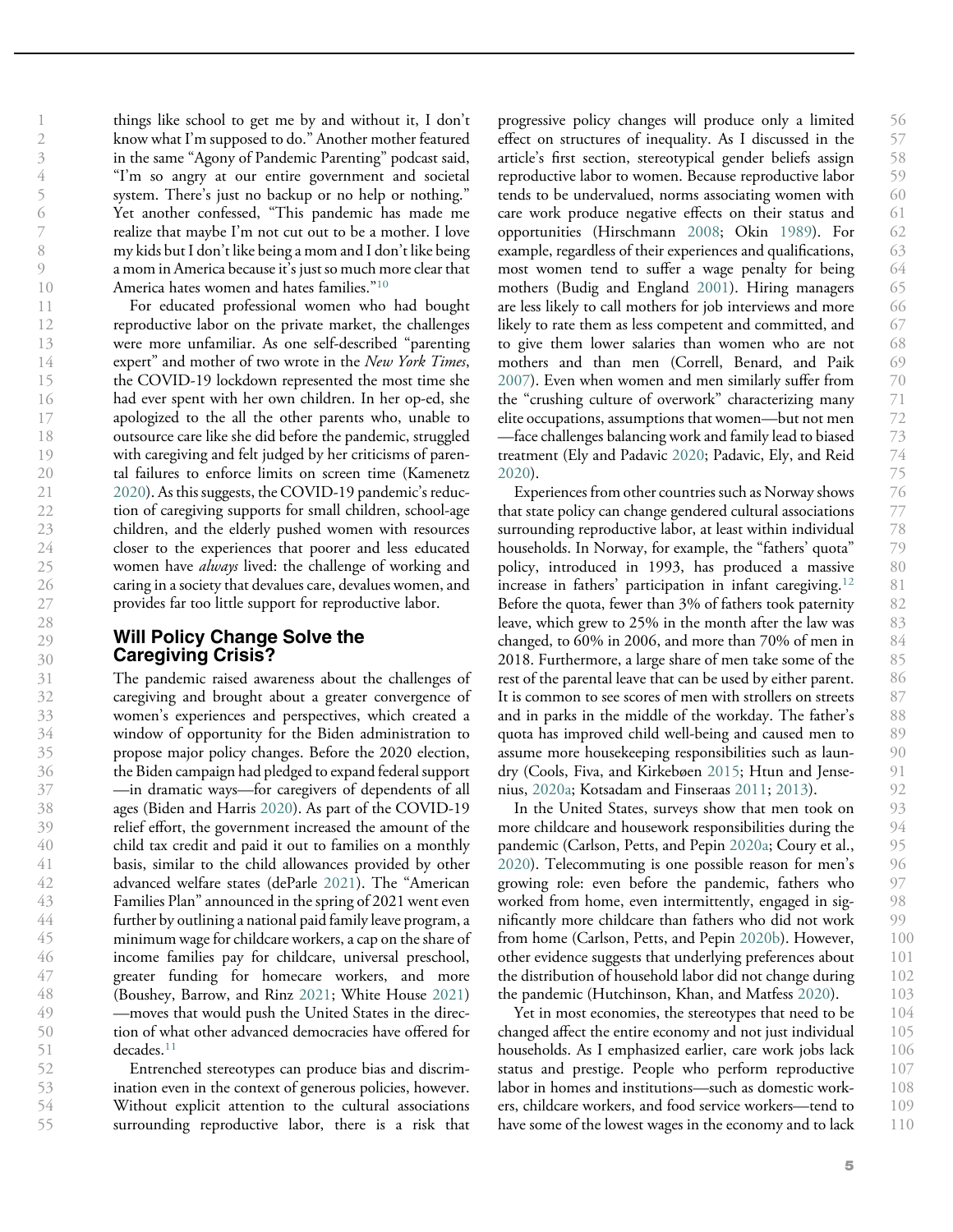many of the benefits others have. These jobs are often a last resort for workers shut out of higher-paying occupations (Duffy 2005; England 2010; Morgan 2005).

Part of the status problem is due to women's disproportionate presence in care work jobs, a situation that few people overall, including men and women, according to one study, see a need to change (England 2010; England and Folbre 1999; UN Women 2019). For example, experiments show that people are aware of the gender imbalance in both woman-dominated caregiving professions and male-dominated STEM professions. However, they express greater support for changing the gender composition of male-dominated professions than woman-dominated occupations (Block et al. 2019). The low status associated with these jobs makes them unattractive.<sup>13</sup> Women's labor market advancement has occurred as women moved into traditionally male jobs, not vice versa (England 2010).

It may be tougher to change the status of care work in the economy than to adjust the gender division of labor within individual families. Norway has attempted to increase men's participation in the paid caregiving workforce, but change has been slow. The 2000 government gender equality plan set a 20% target for the share of preschool teacher positions held by men. This led to a growth in the share of men in the sector from 5.7% in 2003 to 8.4% in 2013, when 16% of preschools met the 20% target (Engel et al. 2015). The rate of change is significant, but men are still only a small minority of preschool workers.

Thus, even in the context of full legal equality and generous government policy, social norms are stubborn. But without legal equality and major policy reforms, it may be impossible to change norms. In Japan, for example, the government has worked to change attitudes and practices surrounding care work and men's roles for many years. The state has tried to convince more male workers to take paternity leave, to reduce their working hours, and to find fathering more attractive. These efforts have yielded little success, as only some 6% of eligible fathers took paternity leave in 2018. Long working hours, lengthy commutes, and the codification of gender inequality in the household registration system, tax code, and civil code pose obstacles to change (Dominguez, Htun, and Jensenius  $2018$ ).<sup>14</sup>

In the shorter term, organizations may want to consider more proactive interventions to change perceptions of norms about reproductive labor. Social change campaigns that manipulate norm perceptions have been shown to compel people to behave in more socially desirable ways, such as reducing the tendency for gender-based violence and harassment, increasing voter turnout, and limiting alcohol consumption (see, e.g., Bruce 2002; Gerber and Rogers 2009; Green, Wilke, and Cooper 2020; Paluck et al. 2010; Paluck and Shepherd 2012). Promoting the 46 47 48 49 50 51 52 53 54 55

perception that care work in both domestic and institutional settings is prestigious and valuable, and that many men do it and enjoy it, may help promote a more equal distribution of reproductive labor and raise the status of the care sector.<sup>15</sup>

In summary, though norms need to change to promote a more equitable division and greater valuation of reproductive labor both within households and in the economy overall, we have less clarity about effective norm-changing strategies. It is likely that transformation of the negative cultural associations that contribute to the economic marginalization of reproductive labor will occur organically over the long term. As changing policies cause wages and benefits to rise in care work jobs, for example, more members of dominant groups may join this sector. Greater diversity among care workers may help erode negative gender and racial stereotypes associated with care work. The growing tendency to work from home and other changes in work styles may induce shifts in gender roles. Activists should aim for a good balance between top-down change efforts and bottom-up social processes to generate legitimate norms over the longer term (Htun and Jensenius 2020b).

## Conclusion

The COVID-19 pandemic has been terrible, but it has also created an opportunity for positive change (cf. Gates 2020). As I showed, women have been divided for generations because of their diverse positions and conflicting interests surrounding reproductive labor. US social policy and an unequal society have reinforced these differences. In contrast to the more universal and national systems of childcare, family leave, and child allowances in other advanced democracies, US benefits—in law and in practice—have been stratified by income and usually put poor and middle-class working families in a tough bind.

By triggering a growing alignment of perspectives and interests among women, the pandemic raised awareness of the United States' caregiving crisis and the economic importance of reproductive labor in the home and in institutional settings. The Biden administration has demonstrated some political will to address the country's care deficit. The "American Families Plan" signals a major change in approach from previous presidential administrations.

New public policies are necessary but far from sufficient to change the social status of care work and care workers, however. Norms that devalue reproductive labor and that assign it primarily to women must also change for women to achieve equality (Okin 1989).

Organizations of domestic workers, such as the National Domestic Workers Alliance, have increased the visibility of reproductive laborers and recognition of their important contributions to the economy. Men's greater participation in caregiving during the pandemic has also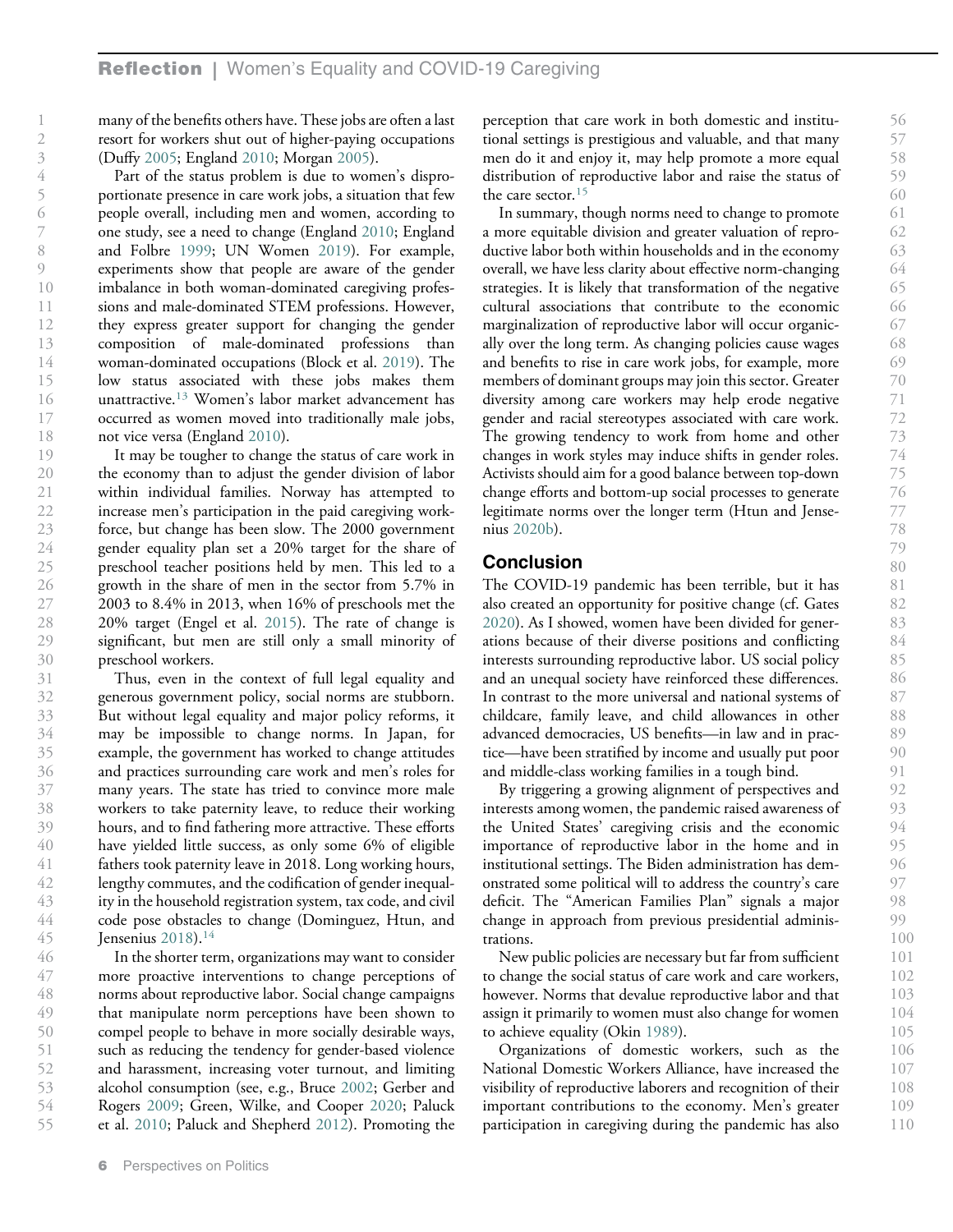nudged norms. In the framework of greater policy support, the combination of civic mobilization efforts and behavioral changes among people with race and gender privileges—such as men's greater employment in the care sector —may help raise the prestige of reproductive labor and alter centuries-old norms and practices that contributed to the pandemic's caregiving crisis.

## **Notes**

- 1 This article is concerned primarily with equality for women. Many other dimensions of inequality in the United States, including inequalities surrounding reproductive labor and caregiving, merit greater attention than they receive here. My analysis focuses on caregiving for children more than for elders, even though elder care may constitute a bigger burden for women than childcare in the United States today (Glenn 2010).
- 2 I use the terms "reproductive labor" and "care work" interchangeably, though care work is frequently defined more broadly. For example, England and Folbre (1999, 40) define care work as "any occupation in which the worker provides a service to someone with whom he or she is in personal (usually face to face) contact." Duffy (2005) introduces a distinction between reproductive labor broadly—maintaining humans on a daily basis—and a subset of such labor, which she calls "nurturance." Whereas nurturance involves face-to-face care and aims to improve health and skills, reproductive labor may also include cooking, cleaning, and laundry work that involves little face-to-face interaction.
	- 3 Hankivsky (2014) argues that scholars should be cautious using social categories like "race" or "migrant status" to generalize about reproductive labor, because experiences and perspectives often vary significantly within each category.
- 4 Other societies also frame the division of reproductive labor in racial and ethnic terms. In Brazil, for example, Black women make up the majority of domestic workers (Pinheiro, Fontoura, and Pedrosa 2011). In much of Asia and the Middle East, many domestic workers are immigrants who participate in the "global care chain" to support their families at home (see, e.g., Ehrenreich and Hochschild 2003).
- 5 Looking at the country as a whole and not just urban areas, the minority and immigrant share of domestic workers drops to less than a majority (Theodore, Gutelius, and Burnham 2019).
- 6 Estévez-Abe and Hobson (2015) use the term "outsourcing" to refer to the greater reliance on private markets, on the part of both families and states, to secure domestic work. In this article, I use the term "outsourcing" primarily to refer to the purchase of reproductive labor by individuals.
- 7 During and after World War II, some states adopted temporary disability insurance programs, and Rhode Island included pregnancy as a disability, effectively creating a short-lived program of paid maternity leave (Remick 2021).
- 8 Net childcare costs in the United States (23% of average wages) are significantly higher than the OECD (2021) average (14% of average wages). Yet as mentioned earlier, home-based and center-based childcare pay low wages, operate on slim margins, and quality is variable (Michel 1999).
- 9 The uneven provision of childcare is harmful and even deadly for children. In New Mexico, for example, many of the worst episodes of child abuse happen when working parents lack access to qualified care and, out of desperation. leave children with friends or family members who are ill suited to care for them (author interview with Children, Youth, and Families Department Secretary Monique Jacobson, September 2015).
- 10 These quotes were transcribed by the author from the New York Times (2021).
- 11 Explaining why the United States lags other countries is beyond the scope of this article. Many other scholars have offered important accounts of how and why the United States differs from more generous European systems (see, e.g., Lynch 2006; Mares 2003; Michel and Mahon 2002; Morgan 2006; O'Connor, Shola Orloff, and Shaver 1999; Sainsbury, 1996). Nor does this article attempt to explain why care work tends to be underpaid and underprovided. For discussions of the continuing undervaluation of care work even as women have advanced into other spheres, see England (2010) and England and Folbre (1999).
- 12 Parental leave is split into a part reserved for the mother, a part reserved for the father, and a part that can be taken by either parent.
- 13 Block et al. (2019) attribute the asymmetry in support for social change to people's assumptions about the reasons for the gender imbalance: they tend to perceive women's scarcity in engineering, for example, as a function of external factors such as bias and discrimination and to see men's low numbers in caregiving as due to low motivation.
- 14 In the United States as well, a major obstacle to gender equality, norm change, and the greater valuation of care is the culture of overwork characterizing the most lucrative occupations (Ely and Padavic 2020). Wages per hour in many of these jobs increase at a nonlinear rate (Goldin 2015). Part of the care agenda involves challenging the 24–7 availability expectations and rewards of top jobs in both public and private sector management, policy making, elected office, science, medicine, law firms, and so forth (cf. Slaughter 2015). Data show that professions that have made it easier for 107 108 109 110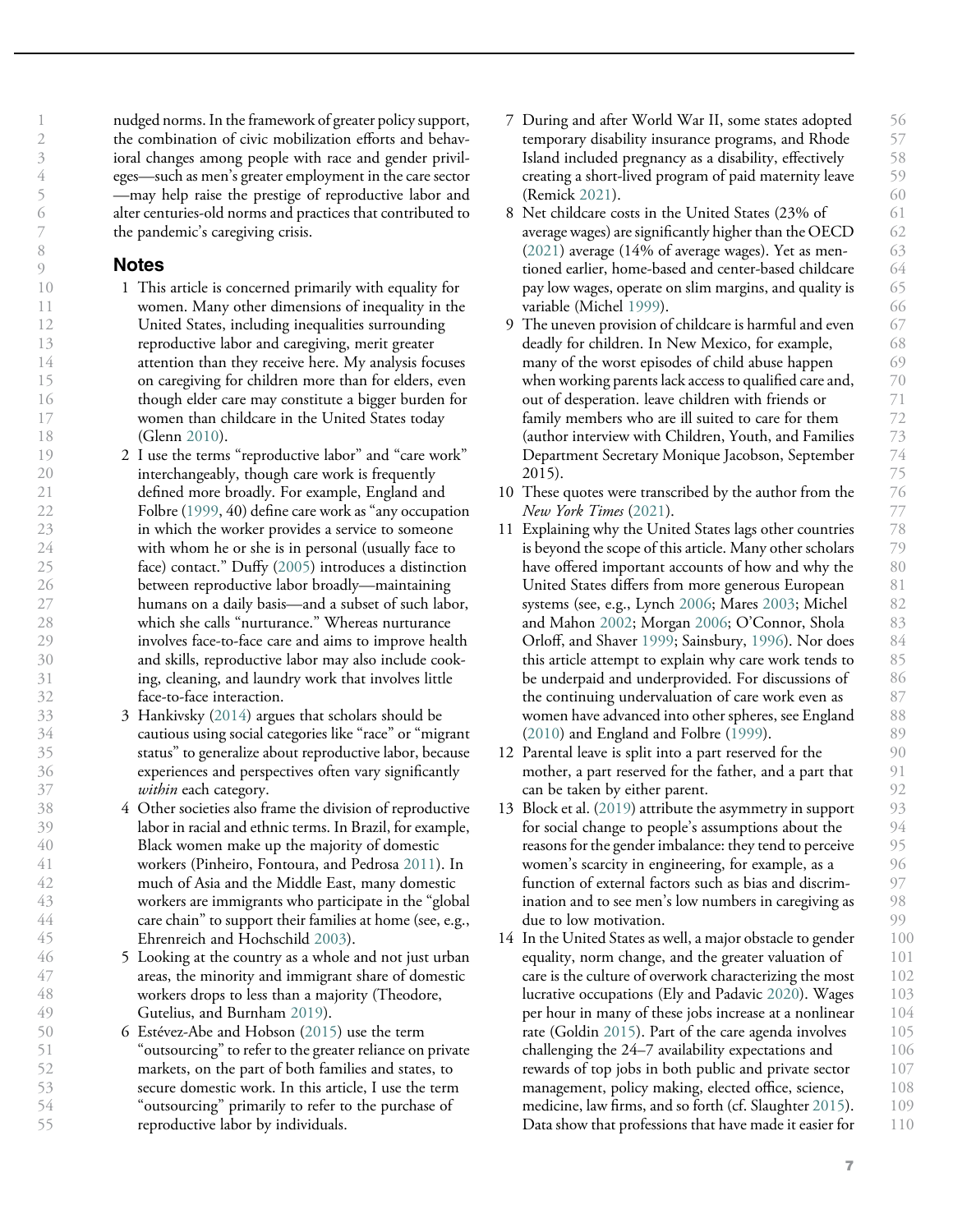one professional to substitute for the other, such as pharmacy, are more egalitarian and family friendly (Goldin and Katz 2016). This is a crucial topic, but space precludes full engagement with it here.

15 It is important to recognize that social change interventions, including efforts focused on norms, may produce unintended effects. For example, there is little evidence that diversity training and sexual harassment training achieve their intended goals, especially when participation is mandatory (Dobbin and Kalev 2019; Dobbin, Schrage, and Kalev 2015). Efforts to raise awareness about gender-related policies may exacerbate traditional gender stereotypes and trigger defensive reactions (Htun et al. 2018; Tinkler 2012, 2013) and induce hostility and reactance among men (Bingham and Scherer 2001; Tinkler, Gremillion, and Arthurs 2015).

# References

- ADVANCE at UNM. 2020. Out of Balance: Faculty Work-Life Pre-Pandemic and during COVID-19. Technical Report. Albuquerque: University of New Mexico.
- ADVANCE Program. 2020. Faculty Equity COVID-19: The Problem, the Evidence, and Recommendations. Technical Report. Ann Arbor: University of Michigan.
- Ali, Umair, Chris M. Herbst, and Christos A. Makridis. 2021. "The Impact of COVID-19 on the US Child Care Market: Evidence from Stay-at-Home Orders." Economics of Education Review 82: 102094. doi: 10.1016/j.econedurev.2021.102094.
- Alon, Titan M., Matthias Doepke, Jane Olmstead-Rumsey, and Michele Tertilt. 2020. The Impact of COVID-19 on Gender Equality. Working Paper. Cambridge, MA: National Bureau of Economic Research.
- Beach, Scott R., Richard Schulz, Heidi Donovan, and Ann-Marie Rosland. 2021. "Family Caregiving during the COVID-19 Pandemic." The Gerontologist 61 (5): 650–60.
- Bell, Michelle L., and Kelvin C Fong. 2021. "Gender Differences in First and Corresponding Authorship in Public Health Research Submissions during the COVID-19 Pandemic." American Journal of Public Health 111(1): 159-63.
- Biden, Joe, and Kamala Harris. 2020. The Biden Plan for Mobilizing American Talent and Heart to Create a 21st Century Caregiving and Education Workforce. https:// joebiden.com/caregiving/, accessed September 29, 2021. 48 49 50 51
- Bingham, Shereen G., and Lisa L. Scherer. 2001. "The Unexpected Effects of a Sexual Harassment Educational Program." Journal of Applied Behavioral Science 37 (2): 125–53. 52 53 54 55

| Block, Katharina, Alyssa Croft, Lucy De Souza, and Toni  | 56  |
|----------------------------------------------------------|-----|
| Schmader. 2019. "Do People Care if Men Don't Care        | 57  |
| about Caring? The Asymmetry in Support for               | 58  |
| Changing Gender Roles." Journal of Experimental Social   | 59  |
| Psychology 83: 112–31.                                   | 60  |
| Boushey, Heather, Lisa Barrow, and Kevin Rinz. 2021.     | 61  |
| Supporting Labor Supply in the American Jobs             | 62  |
| Plan and the American Families Plan. https://            | 63  |
| www.whitehouse.gov/cea/blog/2021/05/28/                  | 64  |
| supporting-labor-supply-in-the-american-jobs-plan-       | 65  |
| and-the-american-families-plan/, accessed June           | 66  |
| 7, 2021.                                                 | 67  |
| Brown, Scott, Jane Herr, Radha Roy, and Jacob Alex       | 68  |
| Klerman. 2020. Employee and Worksite Perspectives of     | 69  |
| the Family and Medical Leave Act: Results from the 2018  | 70  |
| Surveys. Washington, DC: ABT Associates and              | 71  |
| U.S. Department of Labor.                                | 72  |
| Bruce, Susan. 2002. "The 'A Man' Campaign: Marketing     | 73  |
| Social Norms to Men to Prevent Sexual Assault."          | 74  |
| Working Paper no. 5. Report on Social Norms. East        | 75  |
| Lansing, MI: National Social Norms Center.               | 76  |
| Budig, Michelle J., and Paula England. 2001. "The Wage   | 77  |
| Penalty for Motherhood." American Sociological Review    | 78  |
| $6(2): 204 - 25.$                                        | 79  |
| Carlson, Daniel, Richard Petts, and Joanna Pepin. 2020a. | 80  |
| "Changes in Parents' Domestic Labor during the           | 81  |
| COVID-19 Pandemic." Unpublished manuscript.              | 82  |
| Carlson, Daniel, Richard Petts, and Joanna Pepin. 2020b. | 83  |
| "Flexplace Work and Partnered Fathers' Time in           | 84  |
| Housework and Childcare." Unpublished manuscript.        | 85  |
| Collyer, Sophie, David Harris, and Christopher Wimer.    | 86  |
| 2019. "Left behind: The One-Third of Children in         | 87  |
| Families Who Earn too Little to Get the Full Child Tax   | 88  |
| Credit." Poverty Social Policy Brief 3 (6): 1-6.         | 89  |
| Cools, Sara, Jon H. Fiva, and Lars J. Kirkebøen. 2015.   | 90  |
| "Causal Effects of Paternity Leave on Children and       | 91  |
| Parents." Scandinavian Journal of Economics 117 (3):     | 92  |
| 801–28.                                                  | 93  |
| Correll, Shelley J., Stephen Benard, and In Paik. 2007.  | 94  |
| "Getting a Job: Is There a Motherhood Penalty?"          | 95  |
| American Journal of Sociology 112 (5): 1297–338.         | 96  |
| Coury, Sarah, Jess Huang, Ankur Kumar, Sara Prince,      | 97  |
| Alexis Krivkovich, and Lareina Lee. 2020. Women in the   | 98  |
| Workforce 2020. Technical Report. New York:              | 99  |
| McKinsey and Company.                                    | 100 |
| deParle, Jason. 2021. "In the Stimulus Bill, a Policy    | 101 |
| Revolution in Aid for Children." New York Times,         | 102 |
| March 13, 2021.                                          | 103 |
| Dobbin, Frank, and Alexandra Kalev. 2019. "The Promise   | 104 |
| and Peril of Sexual Harassment Programs." Proceedings    | 105 |
| of the National Academy of Sciences 116 (25): 12255–60.  | 106 |
| Dobbin, Frank, Daniel Schrage, and Alexandra Kalev.      | 107 |
| 2015. "Rage against the Iron Cage: The Varied Effects    | 108 |
| of Bureaucratic Personnel Reforms on Diversity."         | 109 |
|                                                          | 110 |
| American Sociological Review 80(5): 1014-44.             |     |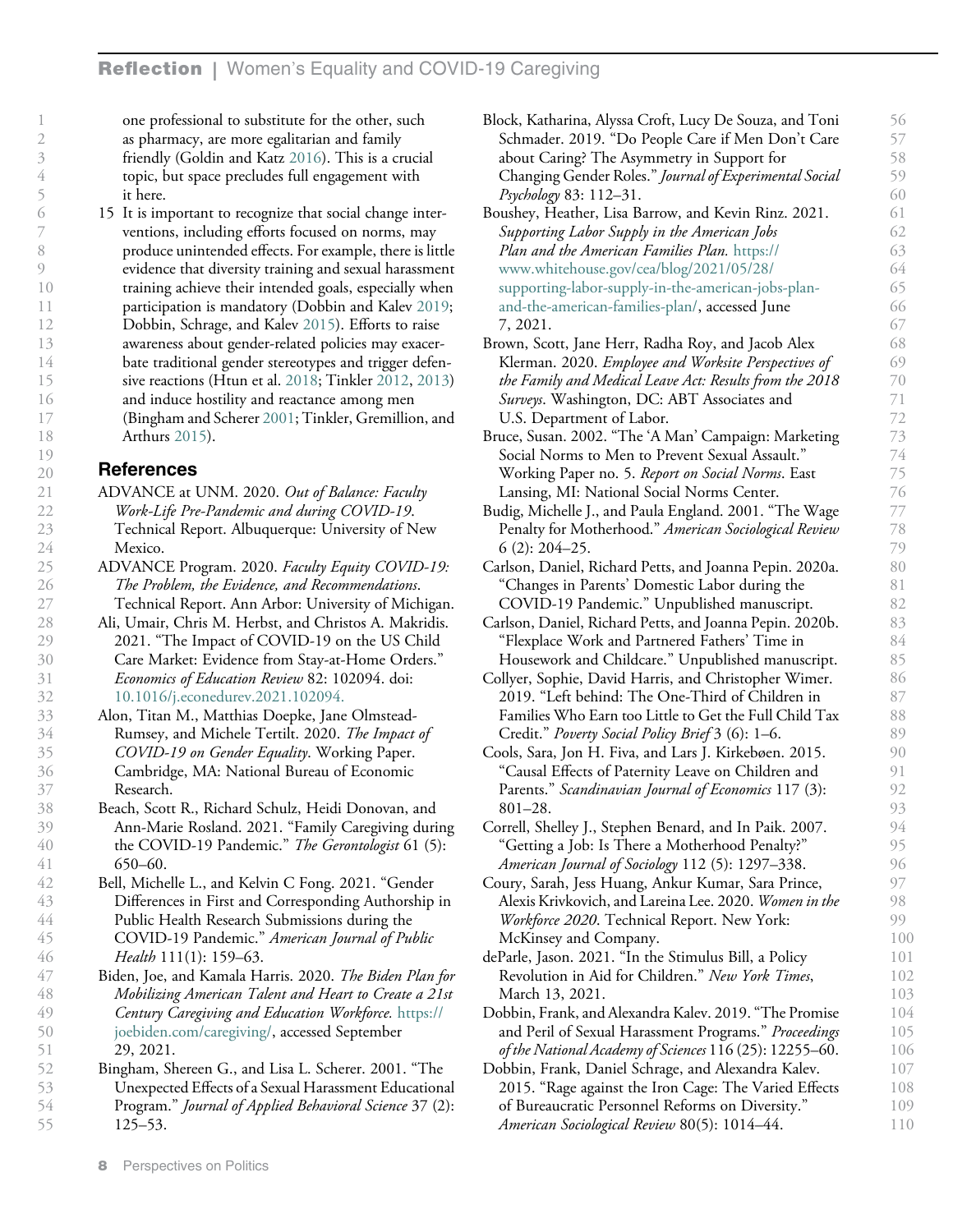| 1                                          |                               |
|--------------------------------------------|-------------------------------|
| )                                          |                               |
| 5                                          |                               |
| 4                                          |                               |
|                                            |                               |
| $\overline{\mathcal{L}}$<br>$\overline{)}$ |                               |
|                                            |                               |
| 8                                          |                               |
| )                                          |                               |
| 1                                          | $\overline{\phantom{a}}$<br>Э |
| l                                          | ĺ                             |
| l                                          | $\overline{ }$                |
|                                            |                               |
| l                                          | ξ                             |
| l                                          | 1                             |
| l                                          | $\mathcal{E}$                 |
| $\frac{1}{2}$                              | )                             |
| l                                          |                               |
| 1                                          | 8                             |
| ĺ                                          | $\overline{\phantom{a}}$<br>) |
|                                            | $\frac{2}{3}$<br>)            |
| $\overline{a}$                             | 1                             |
| $\overline{c}$                             | $\mathcal{V}$                 |
| $\overline{c}$                             | ξ                             |
| $\overline{c}$                             | Î                             |
| $\overline{c}$                             |                               |
| $\overline{2}$                             |                               |
| $\overline{\mathbf{r}}$                    | $\mathfrak{z}$                |
|                                            |                               |
|                                            | 28                            |
| $\sum_{i=1}^{n}$                           | <b>)</b>                      |
|                                            | $\frac{30}{20}$               |
| 3                                          | 1                             |
| 3                                          | $\overline{ }$                |
| ξ                                          |                               |
| 3                                          | 4                             |
| 3                                          |                               |
| 36                                         |                               |
| 37                                         |                               |
| ₹                                          | Ω<br>Í                        |
| $\frac{3}{2}$                              | )                             |
| 40                                         | )                             |
| 4                                          |                               |
| 4                                          | 1                             |
| 4                                          | š                             |
| 4                                          | 4<br>l                        |
| 4                                          | )                             |
| 46                                         |                               |
| 4                                          |                               |
|                                            | 48                            |
| ŧ                                          | $\overline{\mathbf{C}}$<br>)  |
|                                            |                               |
|                                            |                               |
| $\frac{1}{2}$                              | )                             |
| $\mathcal{E}$                              |                               |
| $\mathcal{E}$                              |                               |
| $\mathcal{E}$                              | j                             |
| $\overline{)}$<br>5                        | $\overline{a}$                |

Challenges for Feminists Conceptualizing Care at the Intersections of Gender, Race, and Class." Gender & Society 19 (1): 66–82. Duffy, Mignon. 2007. "Doing the Dirty Work: Gender, Race, and Reproductive Labor in Historical Perspective." Gender & Society 21 (3): 313-36. Ehrenreich, Barbara, and Arlie Russell Hochschild, eds. 2003. Global Woman: Nannies, Maids, and Sex Workers in the New Economy. London: Macmillan. Ely, Robin J., and Irene Padavic. 2020. "What's Really Holding Women Back? It's Not What Most People Think." Harvard Business Review 98 (2): 58–67. Engel, Arno, W. Steven Barnett, Yvonne Anders, and Miho Taguma. 2015. Early Childhood Education and Care Policy Review: Norway. Technical Report. OECD. https://www.oecd.org/norway/Early-Childhood-Education-and-Care-Policy-Review-Norway.pdf, retrieved September 29. 2021. England, Paula. 2010. "The Gender Revolution: Uneven and Stalled." Gender & Society 24 (2):  $149-66$ . England, Paula, and Nancy Folbre. 1999. "The Cost of Caring." Annals of the American Academy of Political and Social Science 561 (1): 39-51. Estévez-Abe, Margarita, and Barbara Hobson. 2015. "Outsourcing Domestic (Care) Work: The Politics, Policies, and Political Economy." Social Politics: International Studies in Gender, State & Society 22 (2): 133–46. Folbre, Nancy. 2008. Valuing Children: Rethinking the Economics of the Family. Cambridge, MA: Harvard University Press. Gabster, Brooke Peterson, Kim van Daalen, Roopa Dhatt, and Michele Barry. 2020. "Challenges for the Female Academic during the COVID-19 Pandemic." Lancet 395 (10242): 1968–70. Garcia Bedolla, Lisa. 2007. "Intersections of Inequality: Understanding Marginalization and Privilege in the Post-Civil Rights Era." Politics & Gender 3 (2): 232-48. Gates, Melinda French. 2020. "How Rethinking Caregiving Could Play a Crucial Role in Restarting the Economy." Washington Post, May 7, 2020. Gerber, Alan S., and Todd Rogers. 2009. "Descriptive Social Norms and Motivation to Vote: Everybody's

Dominguez, Melanie Sayuri, Mala Htun and Francesca Jensenius. 2018. "Forging Ikumen: On State Efforts to Redefine Masculinity in Japan." Paper presented at the

Duffy, Mignon. 2005. "Reproducing Labor Inequalities:

American Political Science Association Annual Meeting, Boston, MA, August 28–September 2. Dua, André, Kweilin Ellingrud, Michael Lazar, Ryan Luby, Matthew Petric, Alex Ulyett, and Tucker Van Aken. 2021. Unequal America: Ten Insights on the State of Economic Opportunity. Technical Report. New York;

McKinsey and Company.

178–91. Glenn, Evelyn Nakano. 1992. "From Servitude to Service Work: Historical Continuities in the Racial Division of Paid Reproductive Labor." Signs: Journal of Women in Culture and Society 18 (1): 1–43. Glenn, Evelyn Nakano. 2010. Forced to Care: Coercion and Caregiving in America. Cambridge, MA: Harvard University Press. Goldin, Claudia. 2014. "A Grand Gender Convergence: Its Last Chapter." American Economic Review 104 (4): 1091–119. Goldin, Claudia. 2015. Hours Flexibility and the Gender Gap in Pay. Technical Report. Washington, DC: Center for American Progress. Goldin, Claudia, and Lawrence F Katz. 2016. "A Most Egalitarian Profession: Pharmacy and the Evolution of a Family-Friendly Occupation." Journal of Labor Economics 34 (3): 705–46. Gomez-Aguinaga, Barbara, Melanie Sayuri Dominguez, and Sylvia Manzano. 2021. "Immigration and Gender as Social Determinants of Mental Health during the COVID-19 Outbreak: The Case of US Latina/os." International Journal of Environmental Research and Public Health 18 (11): 6065. Gornick, Janet C., and Marcia K Meyers. 2003. Families that Work: Policies for Reconciling Parenthood and Employment. New York: Russell Sage Foundation. Green, Donald P., Anna M. Wilke, and Jasper Cooper. 2020. "Countering Violence against Women by Encouraging Disclosure: A Mass Media Experiment in Rural Uganda." Comparative Political Studies 53 (14): 2283–320. Gutting, Gary, and Nancy Fraser. 2015. "A Feminism Where 'Lean in' Means Leaning on Others." New York Times, October 15, 2015. Hancock, Ange-Marie. 2016. Intersectionality: An Intellectual History. New York: Oxford University Press. Hankivsky, Olena. 2014. "Rethinking Care Ethics: On the Promise and Potential of an Intersectional Analysis." American Political Science Review 108 (2): 252–64. Herbst, Chris M. 2017. "Universal Child Care, Maternal Employment, and Children's Long-Run Outcomes: Evidence from the US Lanham Act of 1940." Journal of Labor Economics 35 (2): 519–64. Hirschmann, Nancy J. 2008. "Wed to the Problem? The Place of Men and State in Families." Good Society 17  $(1): 52 - 55.$ Hochschild, Arlie, and Anne Machung. 2012. The Second Shift: Working Families and the Revolution at Home. New York: Penguin. Htun, Mala, Carlos Contreras, Melanie Sayuri Dominguez, Francesca R. Jensenius, and Justine Tinkler. 2018. "Effects of Mandatory Sexual 57 58 59 60 61 62 63 64 65 66 67 68 69 70 71 72 73 74 75 76 77 78 79 80 81 82 83 84 85 86 87 88 89 90 91 92 93 94 95 96 97 98 99 100 101 102 103 104 105 106 107 108 109 110

Voting and So Should You." Journal of Politics 71 (1):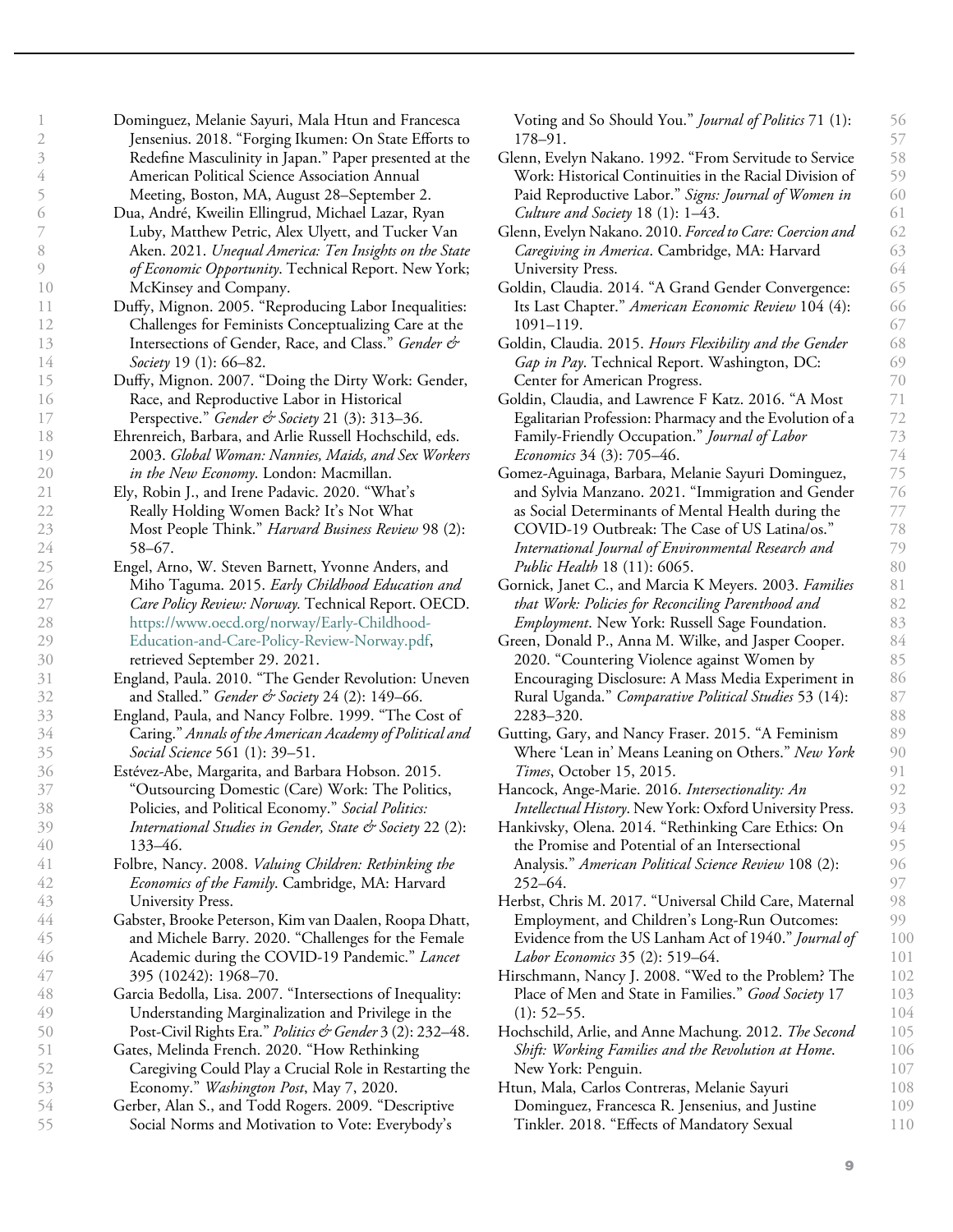| 1              | Misconduct Training at UNM." Paper presented at the          | Malik, Rasheed, Katie Hamm, Won F. Lee, Elizabeth E.        | 56  |
|----------------|--------------------------------------------------------------|-------------------------------------------------------------|-----|
| $\mathfrak{2}$ | American Political Science Association Annual                | Davis, and Aaron Sojourner. 2020. The Coronavirus           | 57  |
| $\beta$        | Meeting, Boston, August 30-September 2.                      | Will Make Child Care Deserts Worse and Exacerbate           | 58  |
| $\overline{4}$ | Htun, Mala, and Francesca R. Jensenius. 2020a.               | Inequality. Washington, DC: Center for American             | 59  |
| 5              | "Comparative Perspectives on the Caregiving Crisis,          | Progress.                                                   | 60  |
| 6              | Welfare States, and Men's Roles." APSA Comparative           | Mares, Isabela. 2003. The Politics of Social Risk: Business | 61  |
| 7              | Politics 30 (2): 22-32.                                      | and Welfare State Development. New York: Cambridge          | 62  |
| 8              | Htun, Mala and Francesca R. Jensenius. 2020b. "Fighting      | University Press.                                           | 63  |
| 9              | Violence against Women: Laws, Norms & Challenges             | Michel, Sonya. 1999. Children's Interests/Mothers' Rights:  | 64  |
| 10             | Ahead." Daedalus 149 (1): 144-59.                            | The Shaping of America's Child Care Policy. New Haven:      | 65  |
| 11             | Huang, Jess, Alexis Krivkovich, Ishanaa Rambachan, and       | Yale University Press.                                      | 66  |
| 12             | Lareina Yee. 2021. For Mothers in the Workplace, a Year      | Michel, Sonya A. 2017. "Care and Work-Family Policies."     | 67  |
| 13             | (and Counting) like No Other. Technical Report.              | In Oxford Handbook of US Social Policy. ed. Daniel          | 68  |
| 14             | New York: McKinsey and Company.                              | Béland, Christopher Howard, and Kimberly J. Morgan          | 69  |
| 15             | Hutchinson, Annabelle, Sarah Khan, and Hilary Matfess.       | 491–509. New York: Oxford University Press.                 | 70  |
| 16             | 2020. "Childcare, Work and Household Labor During            | Michel, Sonya, and Rianne Mahon. 2002. Child Care           | 71  |
| 17             | a Pandemic: Evidence on Parents' Preferences in the          | Policy at the Crossroads: Gender and Welfare State          | 72  |
| 18             | United States." Unpublished manuscript.                      | Restructuring. New York: Routledge.                         | 73  |
| 19             | Irani, Elliane, Atsadaporn Niyomyart, and Ronald L           | Mink, Gwendolyn. 2002. Welfare's End. Ithaca: Cornell       | 74  |
| 20             | Hickman Jr. 2021. "Family Caregivers' Experiences and        | University Press.                                           | 75  |
| 21             | Changes in Caregiving Tasks during the COVID-19              | Moravcsik, Andrew. 2015. "Why I Put My Wife's Career        | 76  |
|                |                                                              | First." The Atlantic, October 2015.                         | 77  |
| 22             | Pandemic." Clinical Nursing Research 30 (7): 1088-97.        |                                                             | 78  |
| 23             | Iversen, Torben. and Frances Rosenbluth. 2010. Women,        | Morgan, Kimberly J. 2005. "The 'Production' of Child        | 79  |
| 24             | Work, and Politics: The Political Economy of Gender          | Care: How Labor Markets Shape Social Policy and Vice        |     |
| 25             | <i>Inequality</i> . New Haven: Yale University Press.        | Versa." Social Politics: International Studies in Gender,   | 80  |
| 26             | Kamenetz, Anya. 2020. "I Was a Screen-Time Expert.           | State & Society 12 (2): 243–63.                             | 81  |
| 27             | Then the Coronavirus Happened." New York Times,              | Morgan, Kimberly J. 2006. Working Mothers and the           | 82  |
| 28             | July 27, 2020.                                               | Welfare State: Religion and the Politics of Work-Family     | 83  |
| 29             | Keohane, Nannerl O. 2020. "Women, Power &                    | Policies in Western Europe and the United States.           | 84  |
| 30             | Leadership." Daedalus 149 (1): 236-50.                       | Stanford: Stanford University Press.                        | 85  |
| 31             | Kibbe, Melina R. 2020. "Consequences of the COVID-           | Myers, Kyle R., Wei Yang Tham, Yian Yin, Nina               | 86  |
| 32             | 19 Pandemic on Manuscript Submissions by Women."             | Cohodes, Jerry G. Thursby, Marie C. Thursby, Peter          | 87  |
| 33             | JAMA Surgery 155 (9): 803-4.                                 | Schiffer, Joseph T. Walsh, Karim R. Lakhani, and            | 88  |
| 34             | Kotsadam, Andreas, and Henning Finseraas. 2011. "The         | Dashun Wang. 2020. "Unequal Effects of the COVID-           | 89  |
| 35             | State Intervenes in the Battle of the Sexes: Causal Effects  | 19 Pandemic on Scientists." Nature Human Behaviour          | 90  |
| 36             | of Paternity Leave." Social Science Research 40 (6):         | $4(9)$ : 880-83.                                            | 91  |
| 37             | $1611 - 22.$                                                 | Nadasen, Premilla. 2015. Household Workers Unite: The       | 92  |
| 38             | Kotsadam, Andreas, and Henning Finseraas. 2013.              | Untold Story of African American Women Who Built a          | 93  |
| 39             | "Causal Effects of Parental Leave on Adolescents'            | Movement. Boston: Beacon Press.                             | 94  |
| 40             | Household Work." Social Forces 92 (1): 329-51.               | Nelson, Carlos Federico Piñeyro. 2020. "Emotions,           | 95  |
| 41             | Krukowski, Rebecca A., Reshma Jagsi, and Michelle I.         | Organizing, and Collective Identity Building: The Case of   | 96  |
| 42             | Cardel. 2021. "Academic Productivity Differences by          | the National Domestic Workers Alliance." PhD diss.,         | 97  |
| 43             | Gender and Child Age in Science, Technology,                 | New School for Social Research.                             | 98  |
| 44             | Engineering, Mathematics, and Medicine Faculty               | New York Times (2021). "The Agony of Pandemic               | 99  |
| 45             | during the COVID-19 Pandemic." Journal of Women's            | Parenting." The Daily podcast. https://www.                 | 100 |
| 46             | Health 30 (3): 341-47.                                       | nytimes.com/2021/04/16/podcasts/the-daily/                  | 101 |
| 47             | Lynch, Julia. 2006. Age in the Welfare State: The Origins of | parenting-covid-pandemic.html.                              | 102 |
| 48             | Social Spending on Pensioners, Workers, and Children.        | O'Connor, Julia S., Ann Shola Orloff, and Sheila Shaver.    | 103 |
| 49             | New York: Cambridge University Press.                        | 1999. States, Markets, Families: Gender, Liberalism         | 104 |
| 50             | Maag, Elaine. 2019. Shifting Child Tax Benefits in the       | and Social Policy in Australia, Canada, Great Britain,      | 105 |
| 51             | TCJA Left Most Families about the Same. Washington,          | and the United States. New York: Cambridge University       | 106 |
| 52             | DC: Tax Policy Center.                                       | Press.                                                      | 107 |
| 504            | Malik, Rasheed. 2020. Working Families Are Spending Big      | OECD. n.d. Net Childcare Costs (Indicator). https://        | 108 |
| 54             | Money on Child Care. Washington, DC: Center for              | data.oecd.org/benwage/net-childcare-costs.htm,              | 109 |
| 55             | American Progress.                                           | accessed September 29, 2021.                                | 110 |